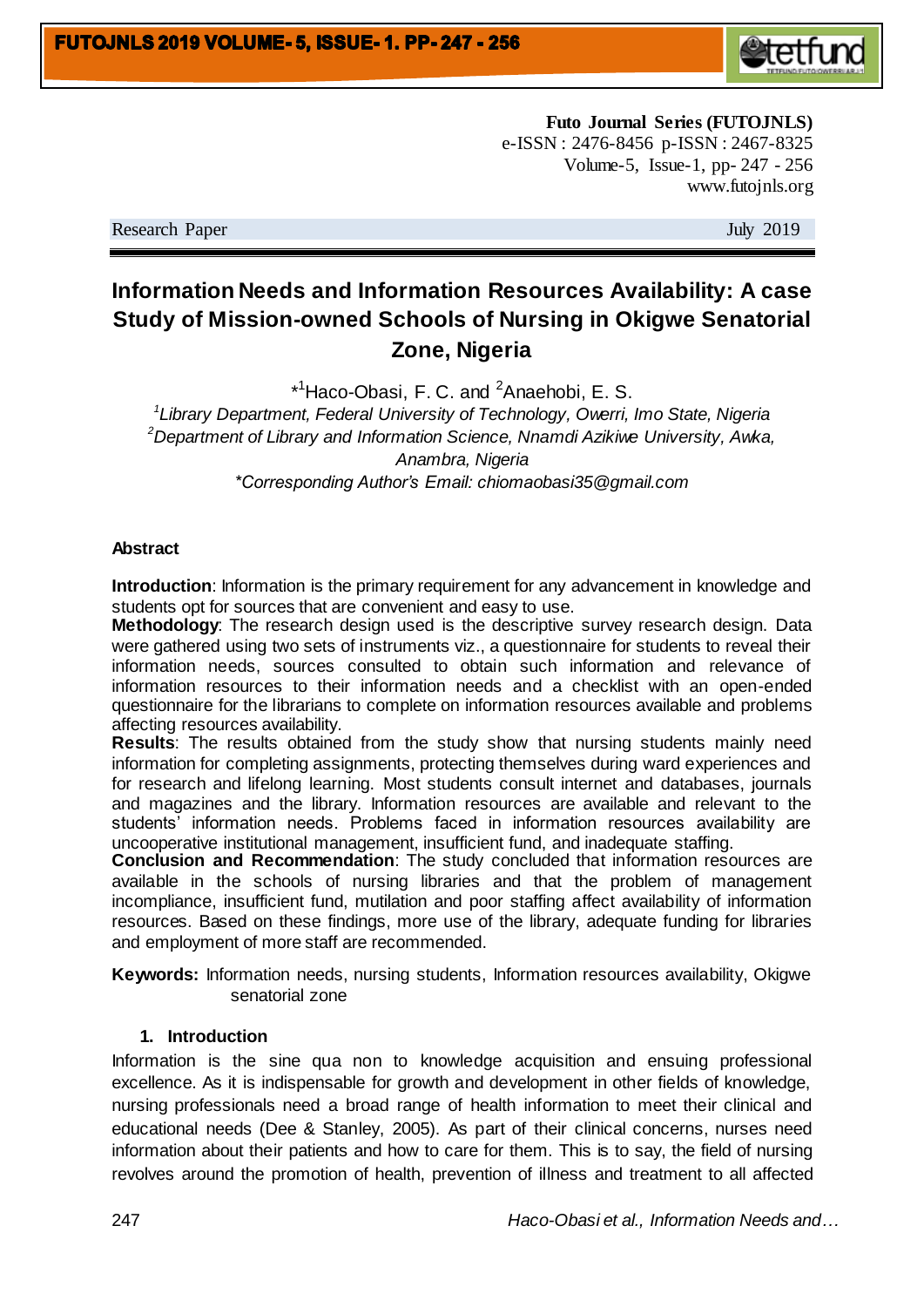

regardless of age. It also encompasses advocacy, research, advancement of a disease free environment, participation in shaping health policy and systems management and education (International Council of Nurses, 2006).

Adeoye and Popoola (2015) suggested that the aim of providing information to student nurses is to teach the students to reason and strengthen them for subsequent professional life as active practitioners and citizens. While studies have shown that nursing students utilise various sources and means to access needed information, the library remains a primary source of information which explains its presence in any reputable learning institution (Olajide & Otunla, 2015). Information source is used in this study to describe sites, channels or locations where information is located, sourced and probably obtained. It could be human source; material source that is, both print and electronic sources; a gathering or the media. Ogba (2013) explained it as materials, means, avenues or packs through which information can be received or sourced.

Information resources refer to those materials which enable libraries to carry out their functions effectively (Fayose, 2000). The bane of the library has been that of insufficient information resources, (Lucas, 2003). Therefore, for reasons of availability, accessibility, and convenience, nursing students utilise other sources including colleagues, physicians, the internet and electronic nursing databases for obtaining their information (Dee & Stanley, 2005; Dickey & Radford, 2011; Solomon & Spross, 2011).

In line with its mandate of promoting teaching, learning and research in any institution of higher education, schools of nursing libraries are expected to provide adequate and relevant information resources and more so dispose them to students' reach to meet their needs. Popoola (2008) stated that productivity in academia is linked to information richness. This implies that satisfaction of information needs and subsequent academic excellence can only be possible with abundance of quality information resources. Fatima and Ahmad (2008) buttressed that the use of library resources is necessary to help students fulfil their information requirements. These resources include books and other information bearing materials ranging from health/nursing textbooks, nursing journals, encyclopedia, dictionaries, directories medical records/case notes, drug reference manuals and articles on internet and hosts of electronic databases (Fayose, 2000).

#### **1.1. Research Problem**

Information needs are varied, dynamic and peculiar to different user groups. Schools of nursing libraries by mandate of their establishment are directly responsible for meeting these needs. However, the scenario in the schools of nursing under study is an overdependence on cyber cafes for information. The question from this phenomenon therefore is: what information resources are available in the libraries for the nursing students to meet their information needs? More so, the need for information by any group of users is affected by factors such as information resources available, the relevance of these information resources and probable outcomes of use of such information. This work aims to identify what information needs students of mission-owned schools of nursing in Okigwe Senatorial Zone have, and the information resources that have been made available for their needs.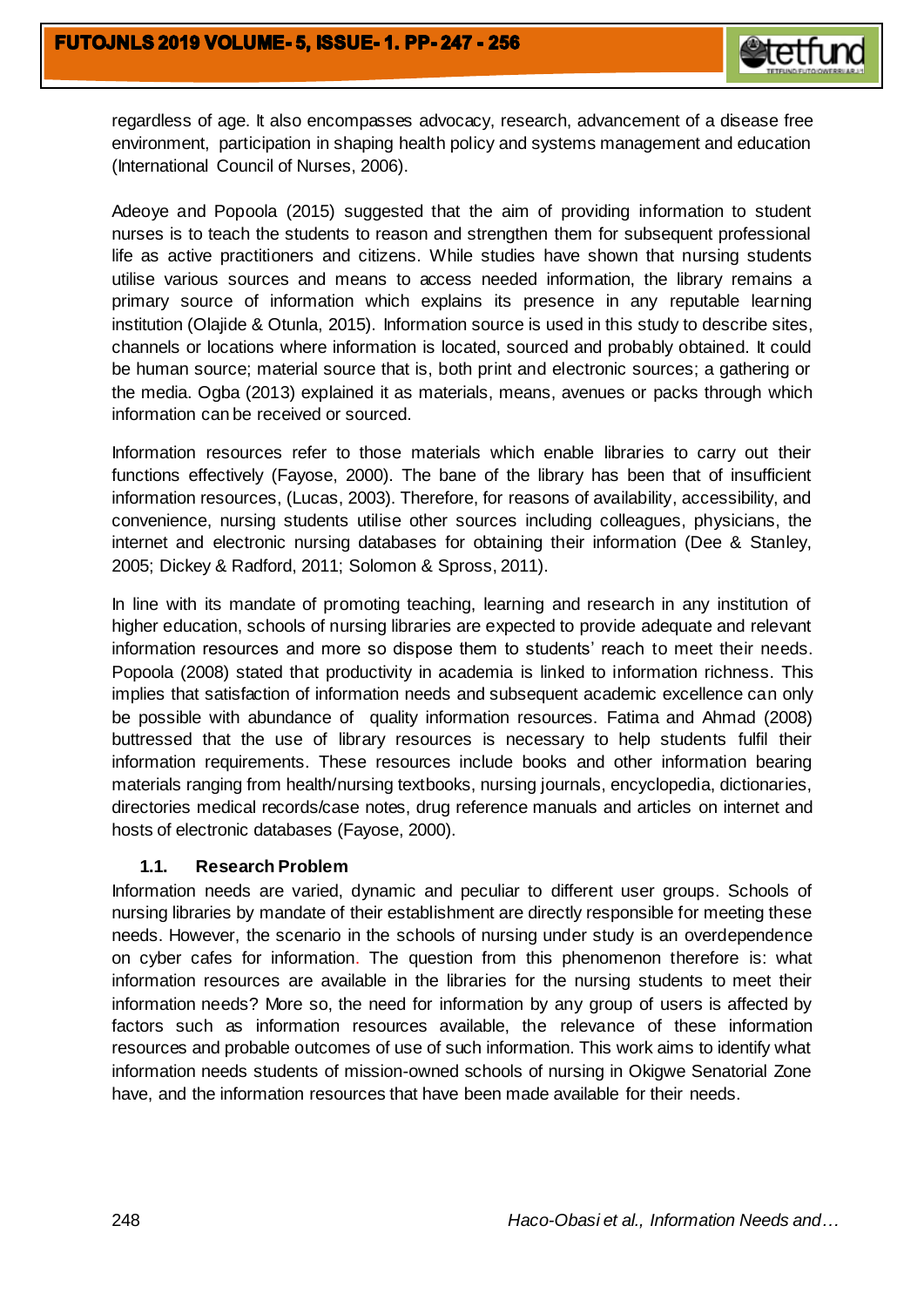

# **1.2. Objectives**

The main objective of this research is to ascertain the information needs and information resources availability for students in mission-owned schools of nursing in Okigwe Senatorial Zone.

The specific objectives are to:

- 1. Identify the information needs of nursing students in mission-owned schools of nursing in Okigwe Senatorial Zone.
- 2. Determine the source through which the nursing students obtained their information.
- 3. Ascertain the information resources available for nursing students in the libraries of the mission-owned schools of nursing in Okigwe Senatorial Zone.
- 4. Determine the relevance of information resources provided to students' information needs.
- 5. Identify problems facing availability of information resources in mission-owned schools of nursing libraries in Okigwe Senatorial Zone.

# **2. Literature Review**

Information need begins when one notices a gap between what is known and what is unknown and should be known. Miranda and Tarapanoff (2008) suggested that it is a process initiated when one perceives a gap between the information and knowledge available to resolve a problem and the actual solution of the problem. Information need varies across fields and professions. According to Adelani (2002), information need is complex and therefore must be determined by the particular user group who need the information. Thus, information needs can differ even among people in the same profession. For instance, the study by Ricks and Ten Ham (2015) was on the information needs of professional nurses. While their study differed from the current study by the present user group being students who are still undergoing training, it can still give an insight into kinds of information needed by those in nursing professions. Thus, Ricks and Ten Ham (2015) discovered professional nurses' major information needs to include information for treatment of patients (79%) and information on prevention and control measures (79%). In the study conducted by Muhammad and Iyoro (2013), information needs of nursing students include information for lifelong learning (40.3%), information for patient care (27.9%), information for research purposes (17.4%) and information to satisfy curiosity, personal interest and inclination (14%).

Nursing students consult various sources for different reasons in trying to meet their information needs. Some of these reasons are encapsulated in Wilson's (1999)intervening variables and other scholarly works like Niedzwiedzka (2003), Adhami (2004), Al-Suqri and Al-Aufi (2015), Azadeh and Ghasemi (2016). Variables of psychological, demographic, source characteristics and environmental nature affect users' decision and choice of sources to use in meeting their information needs. Lathey and Hodge (2001) and Dee and Stanley (2005) discovered that healthcare professionals prefer information sources that are convenient, easy to use and dependable. Dickey and Radford (2011) and Solomon and Spross (2011) concurred that convenience regarding access to and ease of use of resources influence information users' decision on which source to use. A number of research works show that human sources are mostly utilized in seeking information (Fakhoury and Wright, 2000; Lathey and Hodge, 2001; Cogdill, 2003; Dee and Stanley, 2005; Pravikoff *et al*., 2005;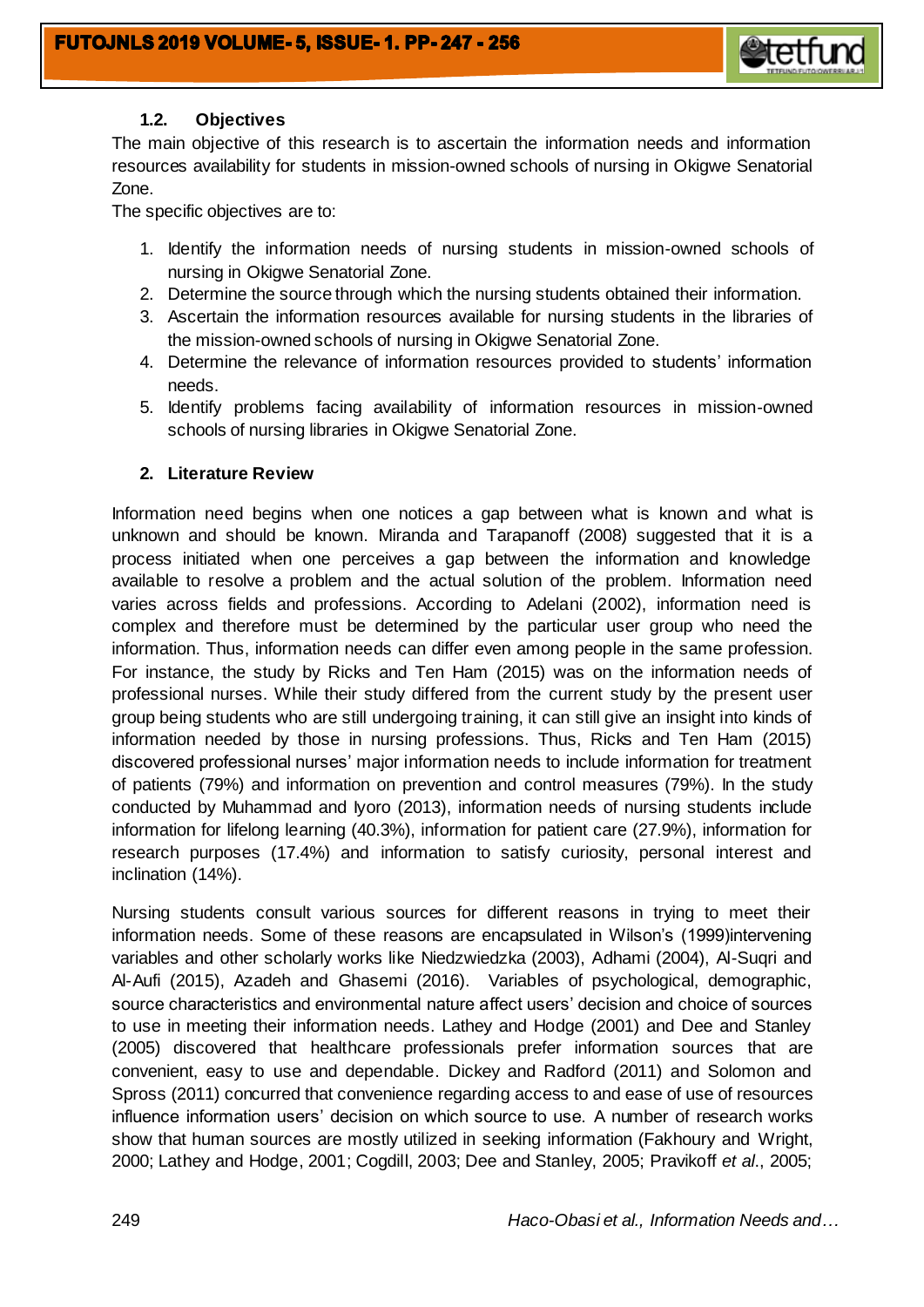

Baro and Ebhomeya, 2013; Olajide and Otunla, 2015; Ricks and Ham, 2015). However, Nobert and Lwoga (2012) indicated that nursing textbooks were mainly consulted.

Muhammad and Iyoro (2013) studied information needs and resources provision for nursing students of North-Central States of Nigeria. This study showed that textbooks/monographs, learned journals, newsletters/bulletins, CD-ROM/databases, video films and the internet are the resources available in the schools of nursing libraries.

On relevance, the internet was indicated to be very relevant to 80.7%, followed by textbooks/monographs by 73%, learned journals 54.6%, CD-ROM and databases by 54.3%, newsletters and bulletins by 45.5%, and video films 31.6% (Muhammad & Iyoro, 2013).

Shortage of fund has usually constrained provision and availability of information resources in schools of nursing libraries (Lucas, 2003; Muhammad and Iyoro, 2013). As a result of insufficient fund, schools of nursing libraries get relegated as a reliable source of obtaining information to meet needs. Other problems affecting information resources availability in the school of nursing libraries, as pointed out in Muhammad and Iyoro (2013) include unfriendly environment, poor cataloguing system, poor user education program and inadequate ICT facilities.

## **3. Methods**

The study used the descriptive survey research design. This design was deemed appropriate as it explored the areas of information needed by nursing students in missionowned schools of nursing in Okigwe senatorial zone and revealed the information resources that has been made available for the students in the libraries.

#### **3.1. Population**

Two schools of nursing namely, Joint Hospital Mbano and Our Lady Mother of Mercy Hospital Obowo, in Okigwe Senatorial Zone were chosen for the study. First year and preliminary training school (PTS) students were considered premature in knowledge and usage of the library resources and thus excluded from the study. The sophomores and finalists were considered to be mature and knowledgeable enough about their information needs and the library resources and therefore, used for the study. This comprised of a total population of 187 made up of all the nursing students in the selected categories of the two schools. (See Table 1 for clarification). Alongside the nursing students, two professional librarians in charge of the two schools of nursing libraries were also used for the study.

# **3.2. Instruments for Data Collection**

The mission schools, comprising of a relatively small and accessible population of 187 nursing students were given questionnaire with 179 returned, showing a response percentage of 95.7%. The questionnaire contained three sections covering Information needs, Sources of information consulted and Relevance of information resources in the nursing library to nursing students' information needs. Another open-ended questionnaire cum checklist was administered to the librarians to record available information resources in the libraries and reveal problems facing availability of information resources.

#### **3.3. Results and Analysis**

Data obtained from the questionnaire were analyzed using frequencies and tables while that from the questionnaire cum checklist was stated per school of nursing.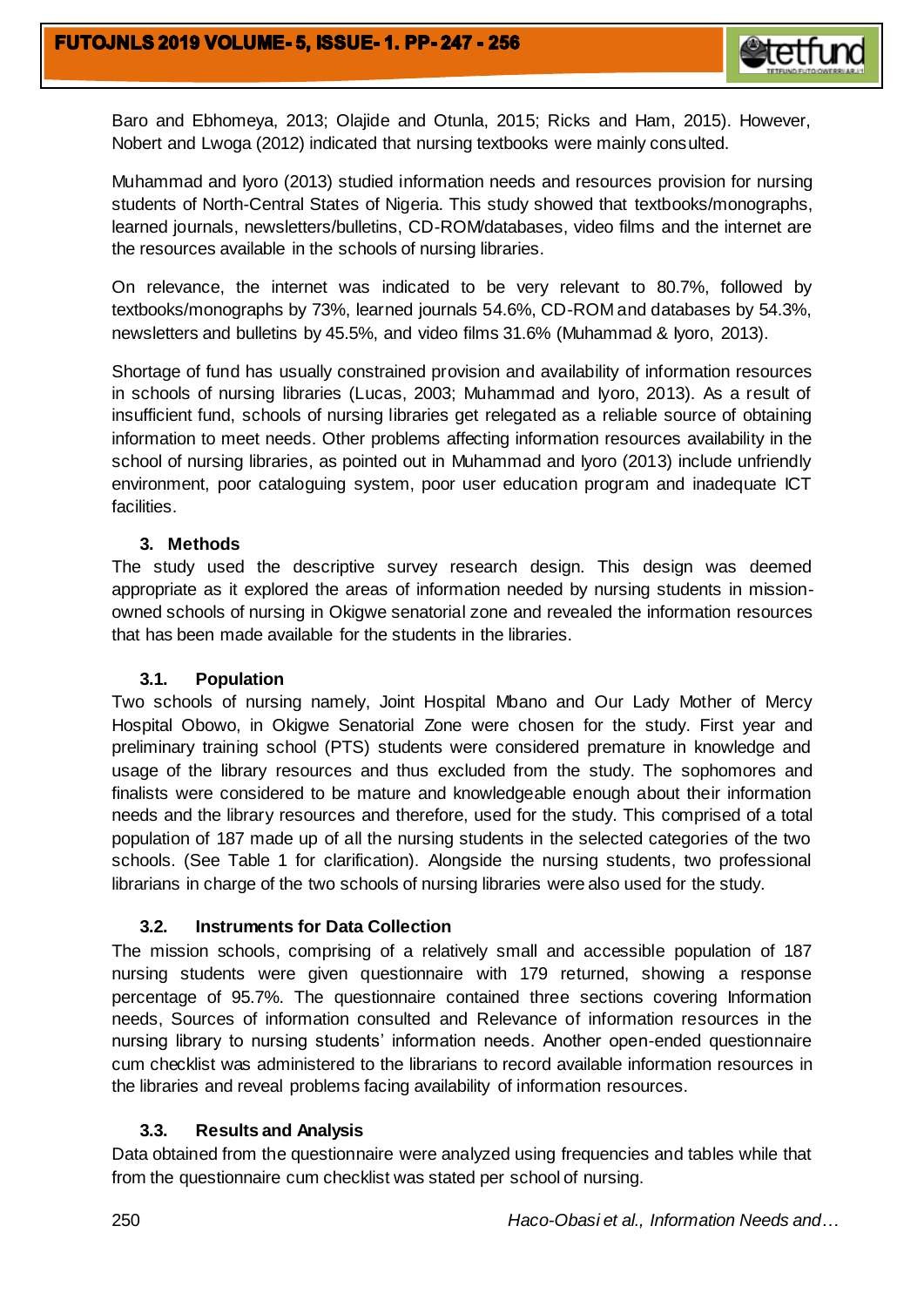

| S/N | <b>Institution</b>                                                 | <b>Nursing</b><br>students | No. Returned | Percentage (%)<br>Returned |
|-----|--------------------------------------------------------------------|----------------------------|--------------|----------------------------|
|     | School of Nursing,<br>Joint Hospital Mbano                         | 101                        | 98           | 97.0%                      |
| 2.  | School of Nursing, Our<br>Lady, Mother of Mercy<br>Hospital, Obowo | 86                         | 81           | 94.1%                      |
|     | Total                                                              | 187                        | 179          | 95.7%                      |

Table 1: Nursing Students' Population and Response rate

Table 1 shows the population of each school of nursing and number of respondents who returned their instruments. A total of 179 nursing students from the two schools of nursing returned their instruments showing 95.7% response rate.

Table 2: Information needs of nursing students

| S/N            | <b>Information Needs</b>                            | Frequency | Percentage (%) |
|----------------|-----------------------------------------------------|-----------|----------------|
|                | Information to complete assignment                  | 160       | 89.3           |
| 2              | Information for patient care                        | 31        | 17.3           |
| 3              | Information for patient diagnosis                   | 55        | 30.7           |
| $\overline{4}$ | Information for personal/professional development   | 107       | 59.7           |
| 5              | Information regarding disease outbreak              | 79        | 44.1           |
| 6              | Information for self-protection at ward experiences | 131       | 73.1           |
| 7              | Information for research and lifelong learning      | 114       | 63.6           |
| 8              | Information for patient education                   | 55        | 30.7           |
| 9              | Information on nursing job opportunities            | 76        | 42.5           |
| 10             | Information on new treatment of diseases            | 40        | 22.3           |

Table 2 shows that majority of the nursing students need information to complete their assignments (89.3%) and for self-protection during ward experiences (73.1%). This is followed by 63.6% of the students who indicated that they need information for research and lifelong learning. 59.7% showed that they need information for personal and professional development while 44.1% and 42.5% revealed that they need information regarding disease outbreak and on nursing job opportunities.

Table 3: Sources of information consulted by nursing students

| S/N | Sources                     | Frequency | Percentage (%) |
|-----|-----------------------------|-----------|----------------|
| 11  | Radio/TV                    | 80        | 44.7           |
| 12  | Notice board                | 42        | 23.5           |
| 13  | Meetings and Gatherings     | 47        | 26.3           |
| 14  | Personal textbooks          | 91        | 50.8           |
| 15  | Human sources               | 97        | 54.2           |
| 16  | The Library                 | 103       | 57.5           |
| 17  | Internet/ Databases         | 146       | 81.6           |
| 18  | Social and Networking Media | 64        | 35.8           |
| 19  | Journals/ Magazines         | 120       | 67.0           |
| 20  | Newspapers/Newsletters      | 58        | 32.4           |

Table 3 shows sources consulted by nursing students in meeting their information needs. From the table, 81.6% of the respondents indicated internet and nursing databases as the major source consulted in meeting their information needs. This is followed by journals and magazines with 67%. Over 50% of the students indicated the library, human sources and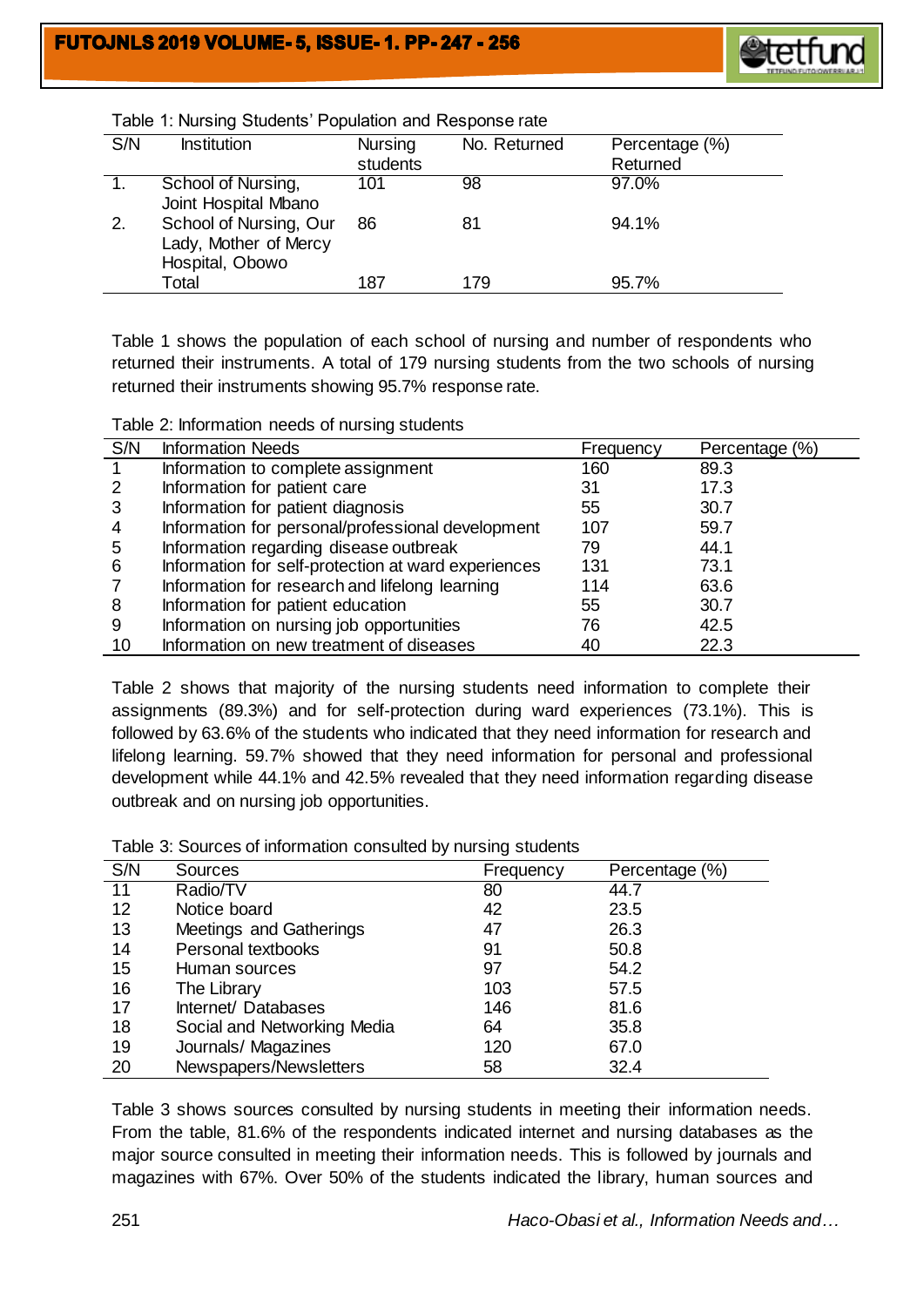

personal textbooks to be their source of obtaining information while 44% listen to radio and television to get information. Social and networking media, newspapers/newsletters, meetings and gatherings and notice boards also constitute sources consulted by students albeit with percentages of 35.8%, 32.4% and 26.3% respectively.

| S/N | Information resources      | No. available in | No. available in |
|-----|----------------------------|------------------|------------------|
|     |                            | S.O.N Mbano      | S.O.N Obowo      |
| 21  | Nursing textbooks          | 1026             | 387              |
| 22  | Other related textbooks    | 105              | 374              |
| 23  | <b>Journals</b>            | 15               | 33               |
| 24  | Magazines                  | 119              | 171              |
| 25  | Encyclopedia               | 3                |                  |
| 26  | <b>Handbooks</b>           | 20               | 10               |
| 27  | <b>Newspapers</b>          | 510              | 120              |
| 28  | <b>Manuals</b>             | 51               |                  |
| 29  | <b>Dictionaries</b>        |                  | 5                |
| 30  | <b>Models</b>              |                  | $\overline{2}$   |
| 31  | Medical records/case notes | 95               | 48               |
| 32  | Abstract                   |                  |                  |
| 33  | <b>Index</b>               |                  |                  |
| 34  | <b>Bibliographies</b>      |                  | 13               |
| 35  | Conference proceeding      | 50               | 58               |
| 36  | Students project           | 500              | 920              |
| 37  | government documents       |                  |                  |
| 38  | <b>Biographies</b>         |                  |                  |

Table 4: Available information resources in the schools of nursing libraries Note: S.O.N represents School of Nursing

Table 4 reveals information resources available in the two schools of nursing libraries and the numbers available for each type of material. It is evident from the table that highly available are nursing textbooks, textbooks in other related fields like general medicine, students' projects, newspapers and magazines. Also available are journals, medical records and case notes, conference proceedings, handbooks, dictionaries and encyclopedia. The table shows that bibliographies and models are available only in the school of nursing Obowo while manuals are available in school of nursing Mbano alone. Information resources like abstract, index, government documents and biographies are lacking in the two schools of nursing libraries.

| S/N | Information resources      | Frequency | Percentage (%) |
|-----|----------------------------|-----------|----------------|
| 39  | Nursing textbooks          | 107       | 59.8           |
| 40  | Other related textbooks    | 50        | 27.9           |
| 41  | Journals                   | 98        | 54.7           |
| 42  | Magazines                  | 75        | 41.9           |
| 43  | Encyclopedia               | 87        | 48.6           |
| 44  | <b>Handbooks</b>           | 54        | 30.2           |
| 45  | Newspapers                 | 64        | 35.8           |
| 46  | <b>Manuals</b>             | 32        | 17.9           |
| 47  | <b>Dictionaries</b>        | 83        | 46.4           |
| 48  | <b>Models</b>              | 45        | 25.1           |
| 49  | Medical records/case notes | 70        | 39.1           |
| 50  | Abstract                   |           |                |

Table 5: Relevance of Information resources to information needs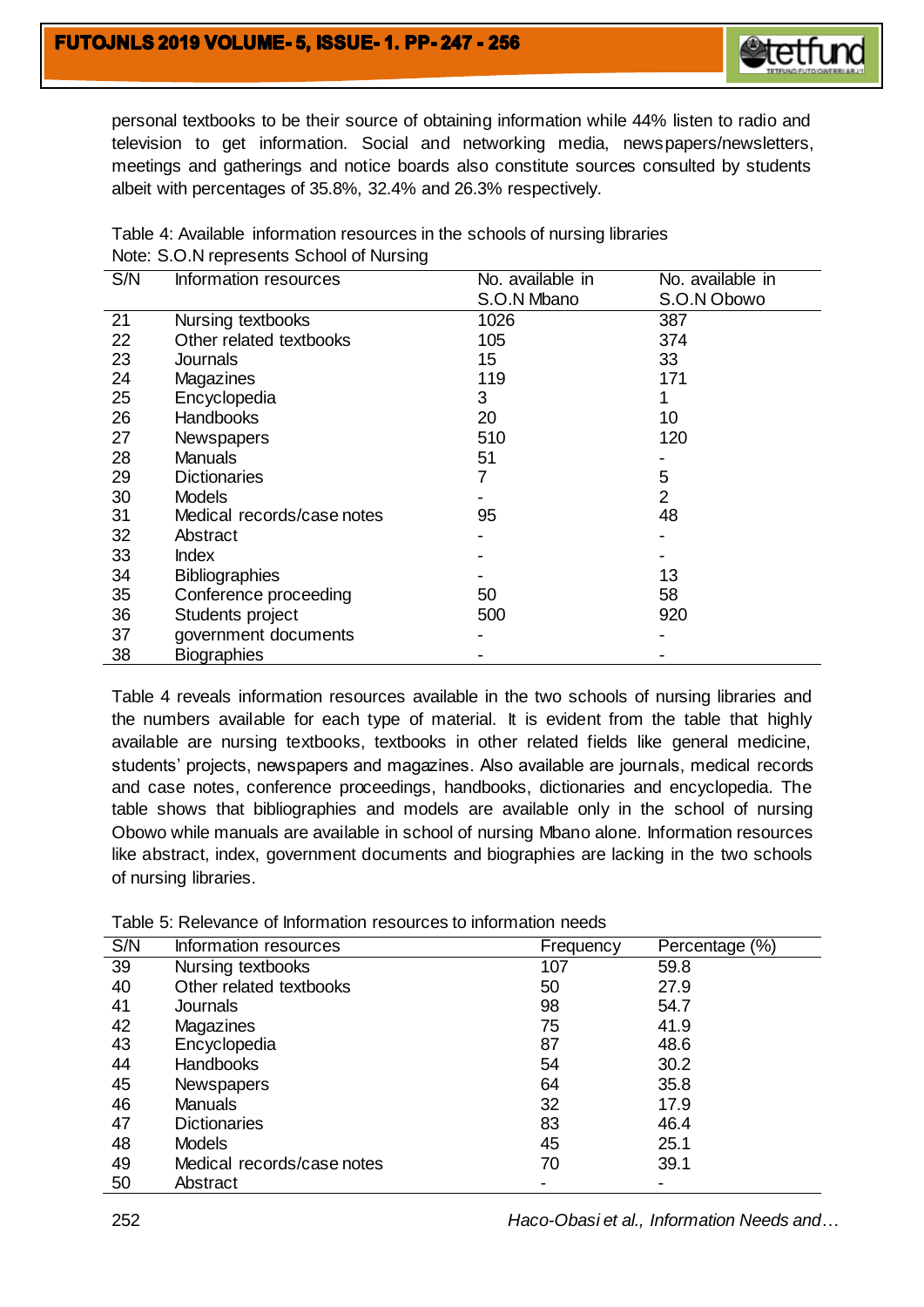

| 51 | <b>Index</b>          |     | $\,$ |
|----|-----------------------|-----|------|
| 52 | <b>Bibliographies</b> | 25  | 14.0 |
| 53 | Conference proceeding | 15  | 8.3  |
| 54 | Students projects     | 119 | 66.5 |
| 55 | Government documents  | 12  | 6.7  |
| 56 | <b>Biographies</b>    |     | $\,$ |

The table shows relevant information resources to include students' projects 66.5%, nursing textbooks 59.8% and journals 54.7%. As can be seen from the table, abstracts, index and biographies are not indicated to have any relevance to their information needs.

## **3.4. Problems facing information resources availability**

Data for this objective was obtained using the open-ended questionnaire section of the checklist given to the two librarians. The problems affecting information resources available in the two schools of nursing libraries were listed to include uncooperative institutional management, an insufficient fund for the library, inadequate staffing, and mutilation by nursing students, erratic power supply and poor library patronage.

## **3.5. Discussion**

Findings from the study showed that major information needs of nursing students are information to complete assignments, information for self-protection during ward experiences and information for research and lifelong learning. Many respondents also indicated their information needs to be for personal and professional development. First, these findings concur with Dee and Stanley's (2005) submission that nursing professionals need a wide variety of health information to meet their clinical and educational needs. The findings aligned itself with the findings of Muhammad and Iyoro (2013) who discovered nursing students' information needs to include information for lifelong learning, research purposes and personal interest and inclination. The findings show that nursing students' information needs can differ from professional nurses' information needs as confirmed in the study by Ricks and Ten Ham (2015) who found out professional nurses' information needs to be mainly information on prevention and control measures. This is because nursing students are still on the training path of becoming professionals and thus, concern themselves with assignments and other curricular exercises.

The study sought to find out sources which students consulted to obtain information to meet their needs. Findings showed that internet/nursing databases are the first port of call which students consult in meeting their information needs. This is followed by journals and magazines, then the library. Information users choose sources of information by convenience, ease of use and reliability (Solomons and Spross, 2011). Thus, the findings contradict studies by Fakhoury and Wright (2000); Baro and Ebhomeya (2013) and Olajide and Otunla (2015) which found out that human source are mainly consulted by nurses and nursing students in meeting information needs. In as much as human sources and personal textbooks appeared to be consulted (54.2% and 50.8% respectively), they do not constitute three significant sources which the students consult more in meeting their information needs.

The findings showed that information resources are available in the libraries of the schools of nursing. They include nursing textbooks, textbooks from other subjects, projects, newspapers, magazines, journals, medical records, case notes, conference proceedings,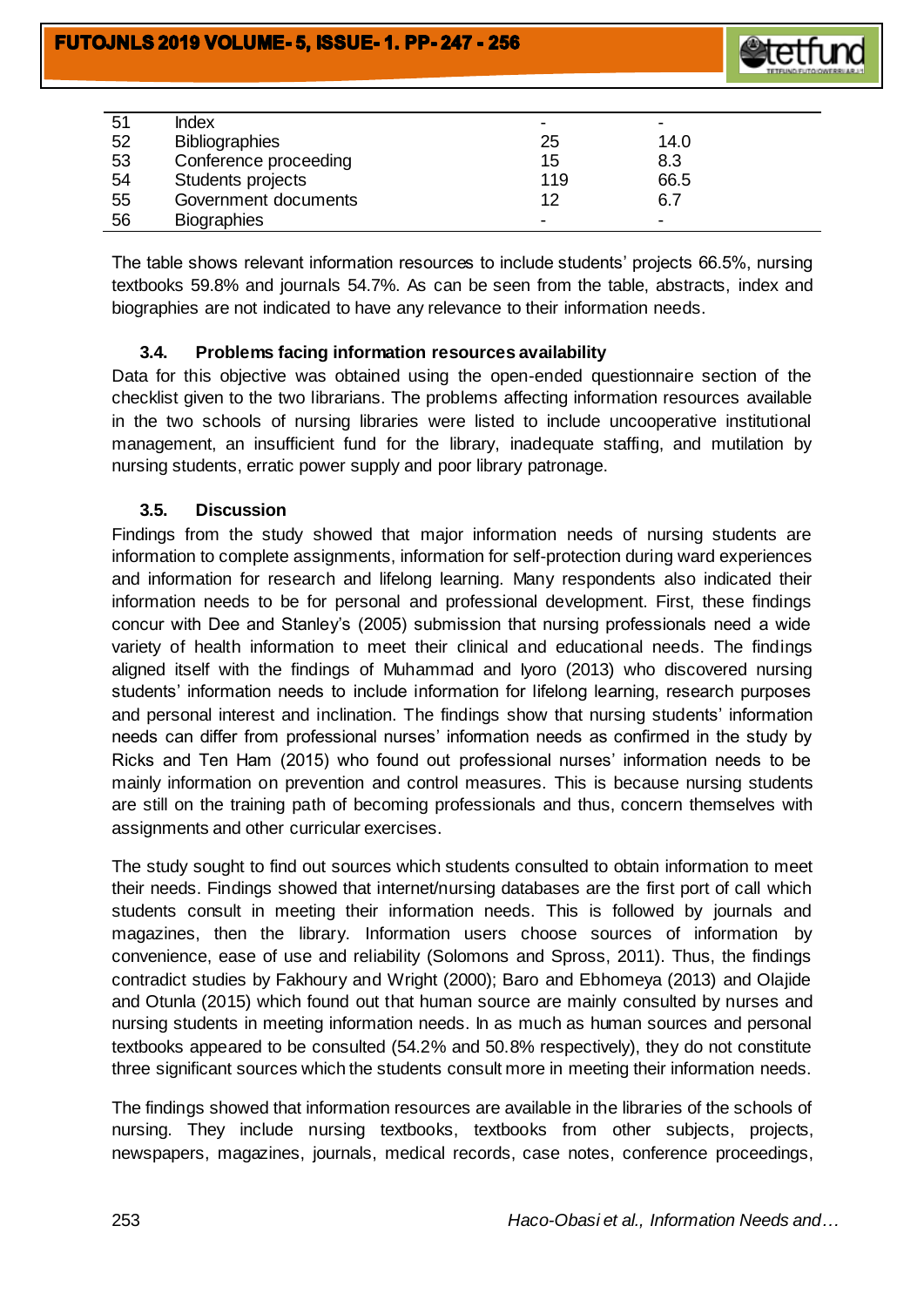

handbooks, dictionaries and encyclopedia. This corroborates the findings by Muhammad and Iyoro (2013).

About the relevance of the resources, the findings showed that students' projects, nursing textbooks, journals, encyclopedia, dictionaries, magazines, medical records and case notes are relevant. The results also confirmed the findings by Muhammad and Iyoro (2013) that textbooks, learned journals, CD-Rom and databases are relevant.

The findings on problems facing resources availability include uncooperative institutional management, insufficient fund, inadequate staffing, mutilation, erratic power supply and poor library patronage. The librarians explained that institutional management usually does not comply in releasing fund for suggested titles of books and other materials to be bought for the students. The libraries are under-staffed as there is only one librarian in the school of nursing Obowo and two librarians in school of nursing Mbano who operate on morning and evening shift each. Thus, acquired materials spend a long time undergoing processing before they are exposed for students' access. Mutilation is also said to be a problem facing resources availability as affected books are no longer complete sources of information. Insufficient fund was among the problems identified by Muhammad and Iyoro (2013) as a barrier to efficient provision of library and information services to student nurses whereas this study concerned itself with problems facing resources availability in the libraries of mission-owned schools of nursing in Okigwe senatorial zone.

#### **4. Conclusion and Recommendations**

Nursing students in schools of nursing in Joint Hospital Mbano and Our Lady, Mother of Mercy Hospital, Obowo are mainly interested in information about their education and consult internet mostly for these bits of information. Therefore, the nursing school management should acquire more of information materials that are curriculum-based in other to meet students' information needs and by extension achieve individual, library and institutional goals. Based on the above finding, it is also recommended that internet facilities should be provided so as to enable students have access to quality online resources and nursing databases.

Information resources are available in the schools of nursing libraries, thus nursing students should develop search skills for information resources domiciled in the library and where difficult, should involve their librarians in their search for needed information.

Finally, in other to solve the problem of management incompliance, insufficient fund, mutilation and poor staffing, the management of schools of nursing should get involved in resource provision of their libraries, release adequate fund and employ more librarians for prompt service delivery to nursing students. Librarians are equally urged to be more vigilant so as to checkmate deviant behaviour such as mutilation of library materials.

#### **References**

- Adelani, R. O. (2002). Information needs and information seeking behaviour of science lecturers in Federal College of Education Abeokuta: a case study, *Gateway Library Journal,* 5(112), 61-68.
- Adeoye, M. O. & Popoola, S. O. (2011). Technology effectiveness, availability, accessibility and use of library and information resources among teaching staff of schools of nursing in Osun and Oyo States, *Library Philosophy and Practice, (e-journal),* 525.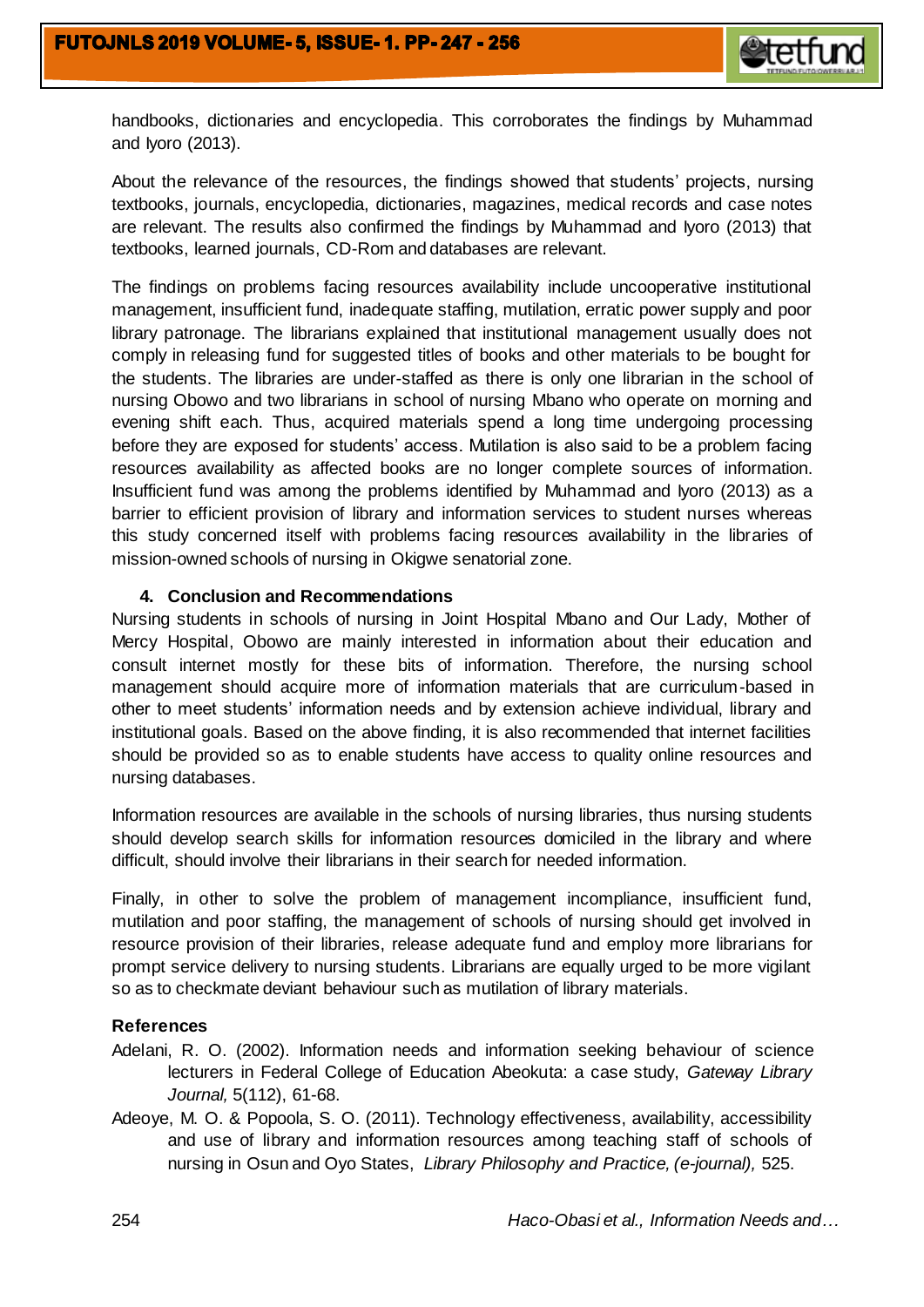

- Adhami, A. (2004). What Is Information Seeking And Information Seeking Behavior? *Journal of Informing,* 19(3 & 4), 31-36.
- Al-Suqri, M. N. & Al-Aufi, A. S. (2015). Information seeking behavior and technology adoption: Theories and trends. Knoxville, USA: IGI Global Book Series.
- Azadeh, F. & Ghasemi, S. (2016). Investigating Information-Seeking Behavior of Faculty Members Based on Wilson's Model: Case Study of PNU University, Mazandaran, Iran, *Global Journal of Health Science* 8(9), 26-36
- Baro, E. E. & Ebhomeya, L. (2013). Information needs and seeking behaviour of nurses: a survey of two hospitals in Bayelsa state, Nigeria, *Health Education*, 113(3), 183-195.
- Cogdill, K. W. (2003). Information needs and information seeking in primary care: a study of nurse practitioners, *Journal of the Medical Library Association*, 9(2), 203-215.
- Dee, C. & Stanley, E. E. (2005). Information seeking behaviour of nursing students and clinical nurses: Implications for health sciences librarians, *Journal of Medical Library Association*, 93(2), 213-222.
- Fakhoury, W. K. & Wright, D. (2000). Communication and information needs of a random sample of community psychiatric nurses in the United Kingdom, *Journal of Advanced Nursing*, 32(4), 871-880.
- Fayose, O. (2000) Library resources and their roles in education. Ibadan: The Centre for External Studies, University of Ibadan.
- International Council of Nurses (ICN) (2006). The global nursing shortage priority areas of intervention. The global nursing review initiative. Geneva.
- Lathey, J. W. & Hodge, B. (2001). Information seeking behaviour of occupational health nurses: how nurses keep current with health information, *AAOHN Journal*, 49(2), 87- 95.
- Lucas, A. O. (2003). Health research in Nigeria: is it worth it? Lecture delivered at H. O. Thomas Fellowship Lecture, College of Medicine, UCH, Ibadan.
- Miranda, S. V. & Tarapanoff, K. M. A. (2008). Information needs and information competences: A case study of the off-site supervision of financial institutions in Brazil, *International Research Electronic Journal,* 13(2).
- Muhammad, B. A. & Iyoro, A. O. (2013). Determining the information needs and resources provision for students of schools of nursing in North Central States of Nigeria, *Samaru Journal of Information Studies*, 13(1&2).
- Niedzwiedzka, B. (2003). A proposed general model of information behaviour, *Information Research*, 9(1).
- Nobert, G. L. & Lwoga, E. T. (2013). Information seeking behaviour of physicians in Tanzania, *Information Development.*
- Ogba, C. O. (2013). Information seeking behaviour of final year students in South-Western Nigerian Universities, *Information and Knowledge Management*, 3(5).
- Olajide, A. A. & Otunla, A. O. (2015). Use of information resources by student nurses, *Library Philosophy and Practice* (e-journal), 1255.
- Popoola, S. O. (2008). Faculty awareness and use of library information products and services in Nigerian universities, *Malaysia journal of library and information science,*  13(1), 91-102.
- Pravikoff, D. S., Tanner, A. B. & Pierce, S. T. (2005). Readiness of U.S nurses for evidencebased practice, *American Journal of Nursing*, 105(9), 40-51.
- Ricks, E. & Ten Ham, W. (2015). Health information needs of professional nurses required at the point of care, *Curationis,* 38(1).